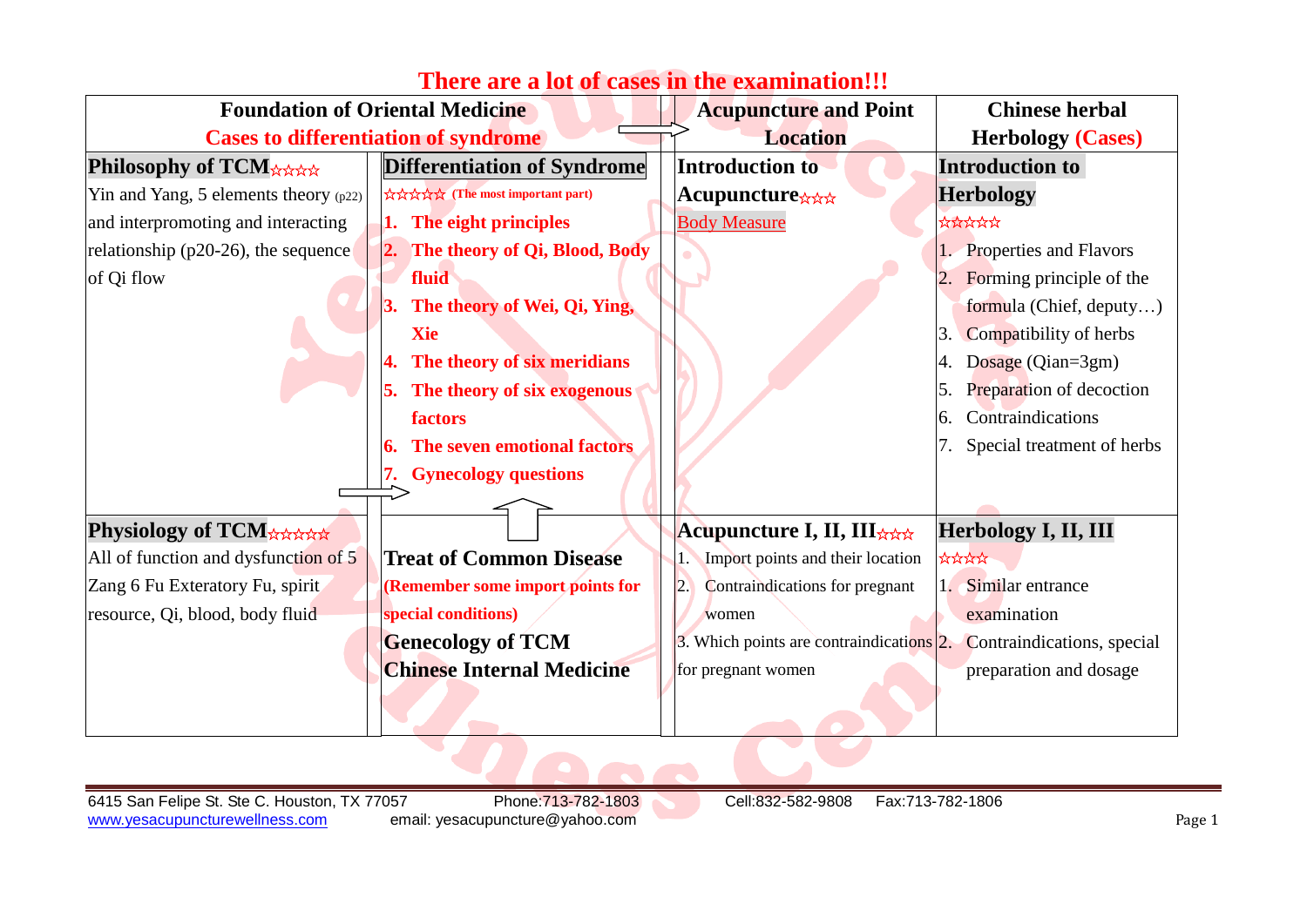| <b>Etiology and Pathogenesis of</b>          |                     |             | <b>Usage of Acupuncture</b>                                           | <b>Herbal Prescription I, II</b> |
|----------------------------------------------|---------------------|-------------|-----------------------------------------------------------------------|----------------------------------|
| TCM*****                                     |                     |             | *****                                                                 | *****                            |
| 1. Six exogenous pathogens, seven            |                     |             | 1. Every individual import                                            |                                  |
| emotions, phlegm, dampness,                  |                     |             | points                                                                | 1. Use for? (Super               |
| blood stasis, diet, work and rest            |                     |             | 5 Shu points on the limbs                                             |                                  |
| Principle of pathogenesis                    |                     |             | 3. Front Mu and Back Shu                                              | important)                       |
| (Excess heat and cold, deficient             |                     |             | 4. Luo and Xi points                                                  | Remember ingredient of           |
| heat and cold, true heat false               |                     |             | Lower He Sea points                                                   | some formulas and some           |
| cold, true cold false heat, upper            |                     |             | Window sky points                                                     | important composition such       |
| heat lower cold)                             |                     |             | Enter and exit points                                                 | as 5:1=Huang Qi and Dang         |
| 3. Five endogenous pathogenic                |                     |             | 8 Confluent points                                                    | Gui (Dang Gui Bu Xue             |
| factors                                      |                     |             | 8 Influent points                                                     | Tang)                            |
| General therapeutic principle of             |                     |             | 10. Using 5 elements to do tonify $\vert 3$ . Formulas for Genecology |                                  |
| <b>TCM</b>                                   |                     |             | and reducing theory                                                   | 4. Know how to modify            |
|                                              |                     |             | 11. Yin Qiao, Yang Qiao, Yin                                          | formulas                         |
|                                              |                     |             | Wei, Yang Wei start, functions                                        |                                  |
|                                              |                     |             | and points                                                            |                                  |
| <b>Diagnosis Method of TCM</b>               |                     |             | <b>Acupuncture Technique</b>                                          |                                  |
| *****                                        |                     | $\pi\pi\pi$ |                                                                       |                                  |
| Finger diagnosis of baby                     |                     |             | All tonify and Reducing                                               |                                  |
| Dry and itching on skin                      |                     |             | Comprehensive techniques                                              |                                  |
|                                              |                     |             | such as setting the mountain                                          |                                  |
|                                              |                     |             | on fire and penetrating heaven                                        |                                  |
|                                              |                     |             | coolness                                                              |                                  |
| 6415 San Felipe St. Ste C. Houston, TX 77057 | Phone: 713-782-1803 |             | Cell:832-582-9808<br>Fax:713-782-1806                                 |                                  |

www.yesacupuncturewellness.com email: yesacupuncture@yahoo.com email: email: email: email: email: email: email: email: email: email: email: email: email: email: email: email: email: email: email: email: email: email: email

and the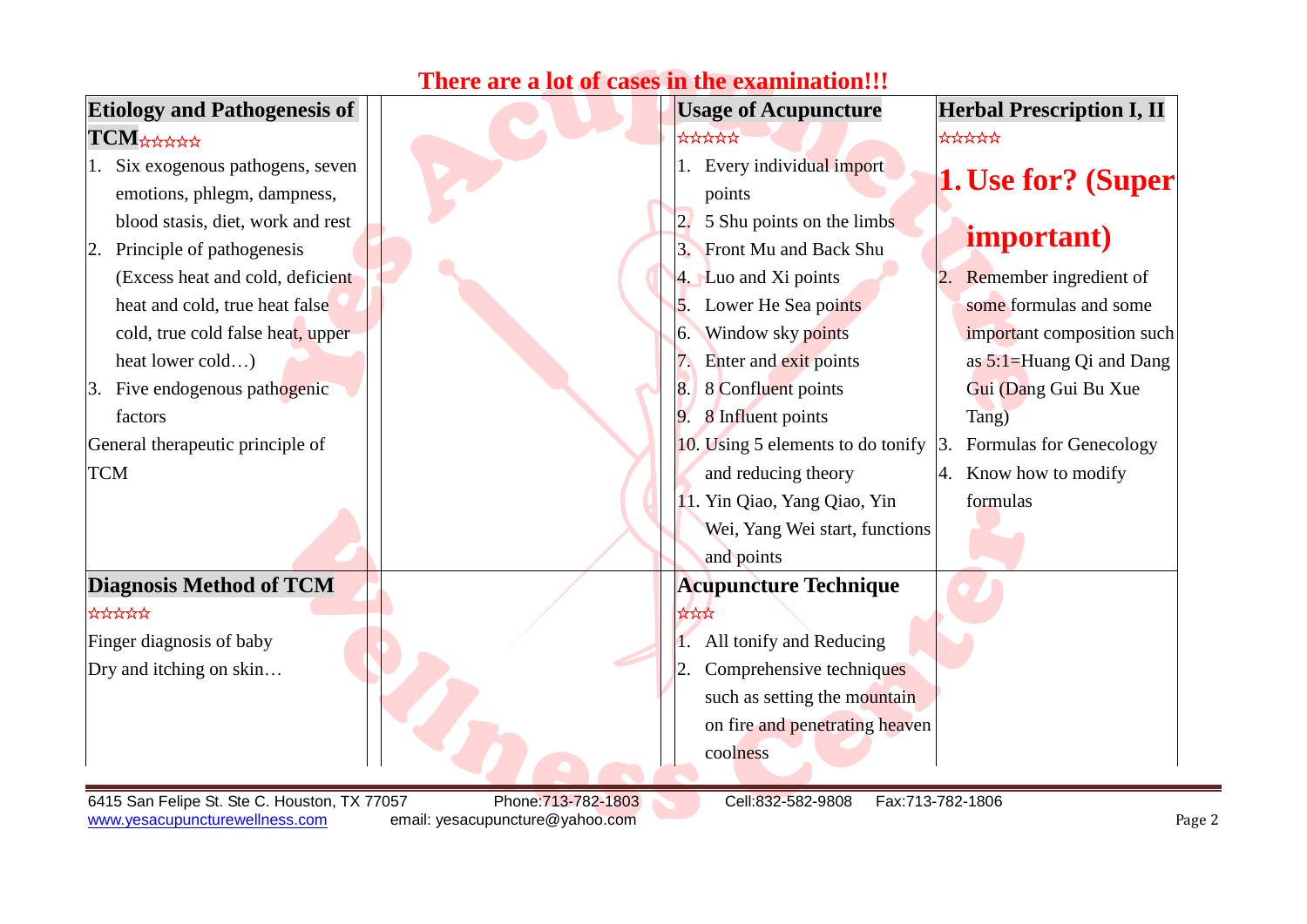|                                      | All contraindications of<br> 3.<br>Cupping, mox and seven star<br>needles |
|--------------------------------------|---------------------------------------------------------------------------|
| <b>Pulse and Tongue</b>              | <b>Auricular Acupuncture</b>                                              |
| *****                                | ਲੇਲੇ                                                                      |
| 1. Floating, soft, deep rapid, slow, | Which part of ear that can treat                                          |
| intermitting, slippery, wiry, full   | which part of body                                                        |
| and thready pulse                    |                                                                           |
| 2. Area of the tongue                |                                                                           |
| Red tongue: Excess heat              |                                                                           |
| Red tongue no coating: Yin defi.     |                                                                           |
| Red purple tongue but moist: blood   |                                                                           |
| stasis                               |                                                                           |
| Pale and big tongue: Qi, Yang defi   |                                                                           |

# Before test:

Do not forget  $\rightarrow$  Go to library or order some books to find some questions for

practice (You will know the direction of NCCAOM)

6415 San Felipe St. Ste C. Houston, TX 77057 Phone:713-782-1803 Cell:832-582-9808 Fax:713-782-1806 www.yesacupuncturewellness.com email: yesacupuncture@yahoo.com email: and a series of the page 3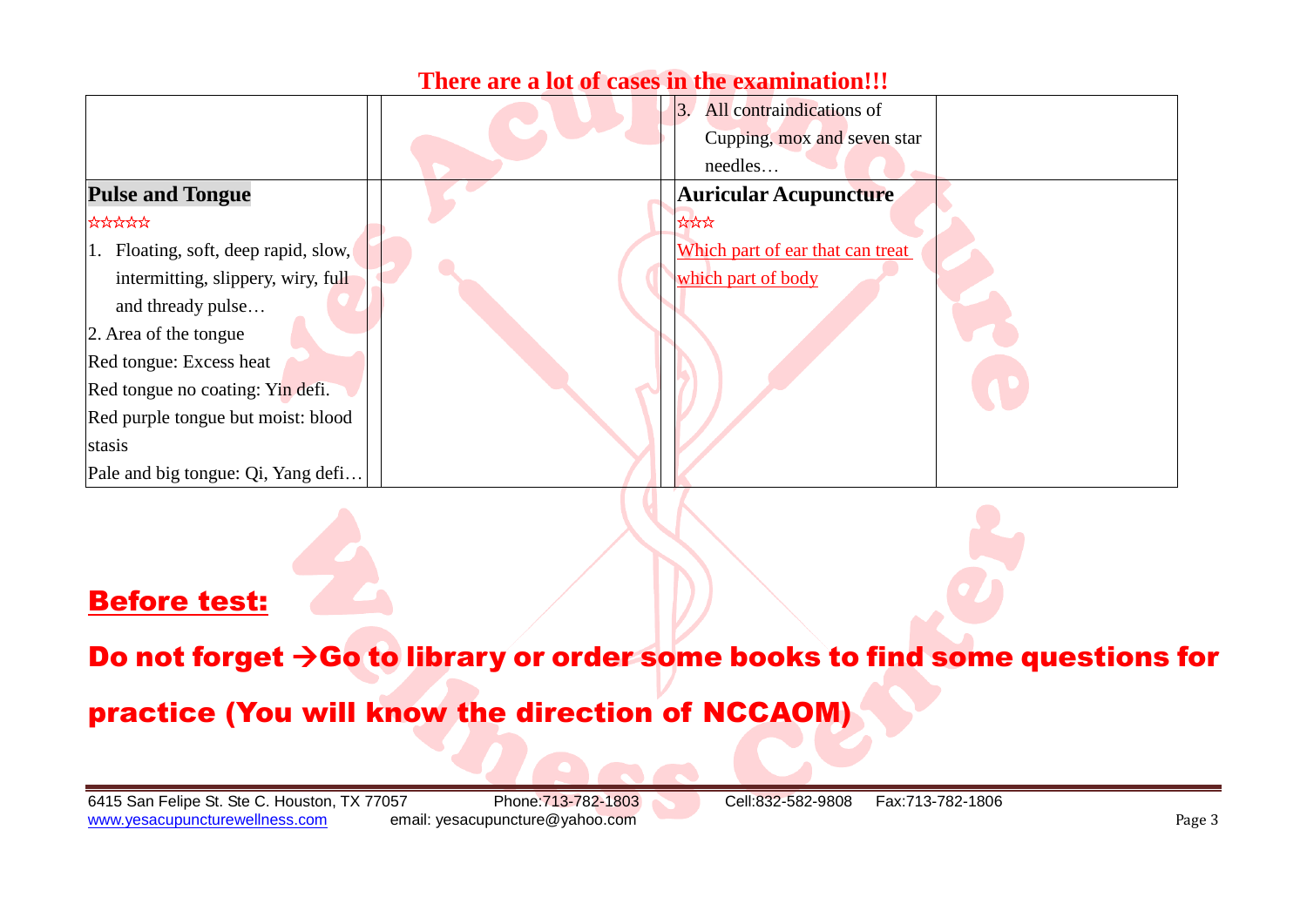**Biomedicine (100 Q)**

**1. Basic anatomy, physiology, Pathology, Clinical Medicine, Nutrition and Diet** ☆☆☆**: build up personal basic medical knowledge**

**2. Western Diagnosis Method** ☆☆☆☆☆ **(Chapter 3,4,5,6,7,9,11,14,15,16): Know signs and tests**

**3. Western Medical Lab and Imagine** ☆☆☆☆ **OH NO!! (From Dr. Alexandra)**

**4. Cancer screening (2~3Q), law and ethic (0~2Q), HIPPA (2~4Q), CNT (1~3Q), CPR (1~2Q), hepatitis (0~1Q), how to correct chart? clinical emergency (1~4Q)**☆☆☆☆ **(30~40%)**

**Follow Dr. Alexandra's order to study and do more practice before exam you will find it is worth!!!**

☆☆☆☆☆